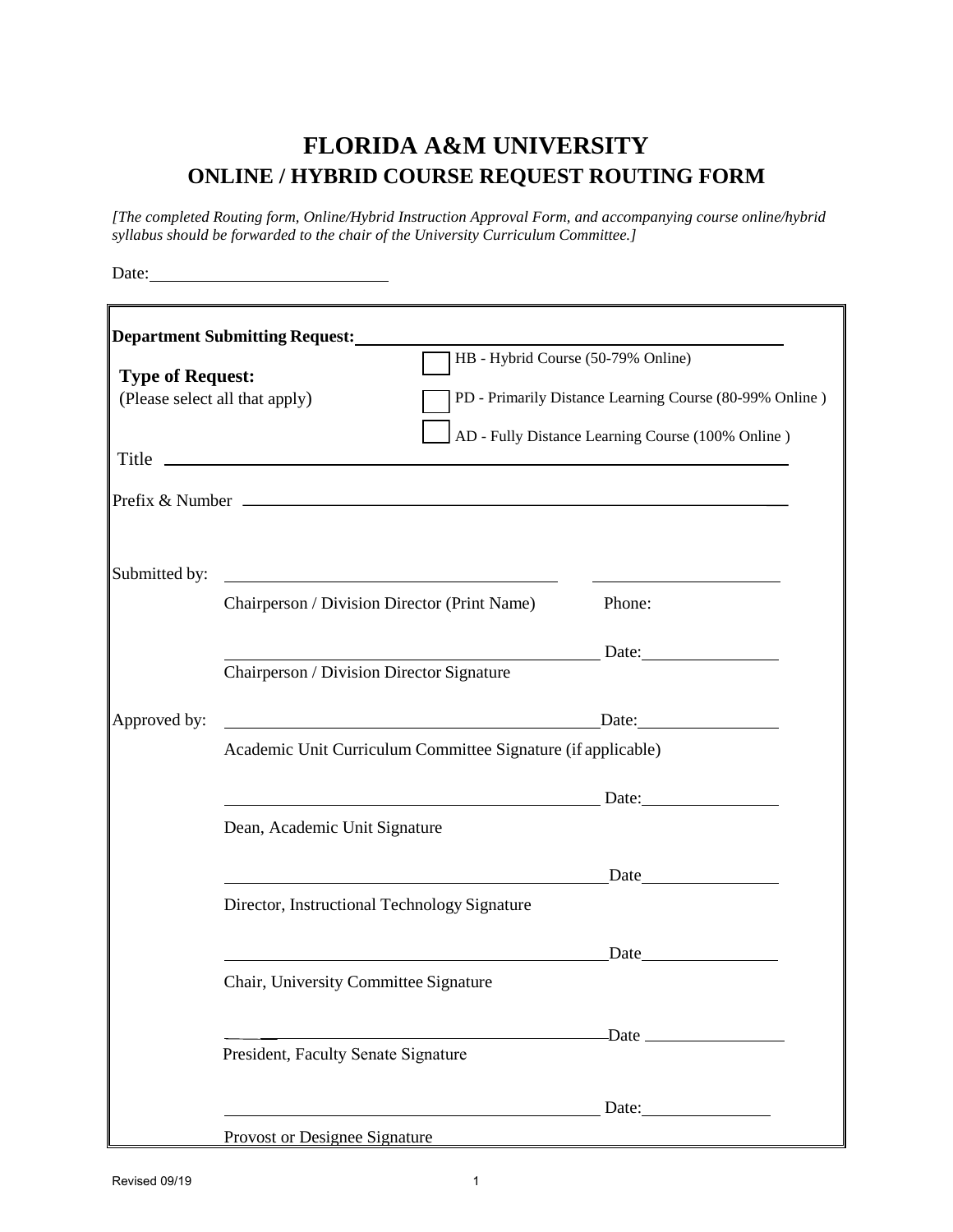

## **ONLINE / HYBRID INSTRUCTION APPROVAL FORM**

| <b>Course Information</b>               |                                                                                                                                                                                                                                                                                                                                                   |
|-----------------------------------------|---------------------------------------------------------------------------------------------------------------------------------------------------------------------------------------------------------------------------------------------------------------------------------------------------------------------------------------------------|
|                                         |                                                                                                                                                                                                                                                                                                                                                   |
|                                         |                                                                                                                                                                                                                                                                                                                                                   |
|                                         |                                                                                                                                                                                                                                                                                                                                                   |
|                                         | Title:                                                                                                                                                                                                                                                                                                                                            |
| Prefix and Number:                      |                                                                                                                                                                                                                                                                                                                                                   |
|                                         |                                                                                                                                                                                                                                                                                                                                                   |
|                                         | Delivery Method (please select all that apply):<br>The percentage of the direct instruction of the course if delivered by using some form of technology when the<br>student and instructor are separated by time, space, or both.                                                                                                                 |
|                                         | HB - Hybrid: $50 - 79\%$   PD - Primarily Distance Learning: $80 - 99\%$   AD - Fully Distance Learning: 100%                                                                                                                                                                                                                                     |
| Ses Yes                                 | Is this course also taught by traditional face-to-face instruction?<br>$\Box$ No                                                                                                                                                                                                                                                                  |
|                                         | Mode of Instruction (Please select all that apply):<br>[ ] Synchronous – Face-to-face. Requires students to participate at the same time at a centralized location.<br>] Synchronous. Requires students to participate at the same time from anywhere.<br>Asynchronous. Requires students to participate at any time.                             |
| <b>Satellite Campus:</b>                |                                                                                                                                                                                                                                                                                                                                                   |
| $\Box$ Yes                              | $\Box$ No                                                                                                                                                                                                                                                                                                                                         |
| If yes, please choose your location(s): | Agricultural and Environmental Research Station, Brooksville<br>] Center for Viticulture and Small Fruit Research, Tallahassee<br>] College of Law, Orlando<br>] College of Pharmacy, Crestview<br>] College of Pharmacy, Jacksonville<br>] College of Pharmacy, Miami<br>] College of Pharmacy, Tampa<br>] Research & Development Center, Quincy |